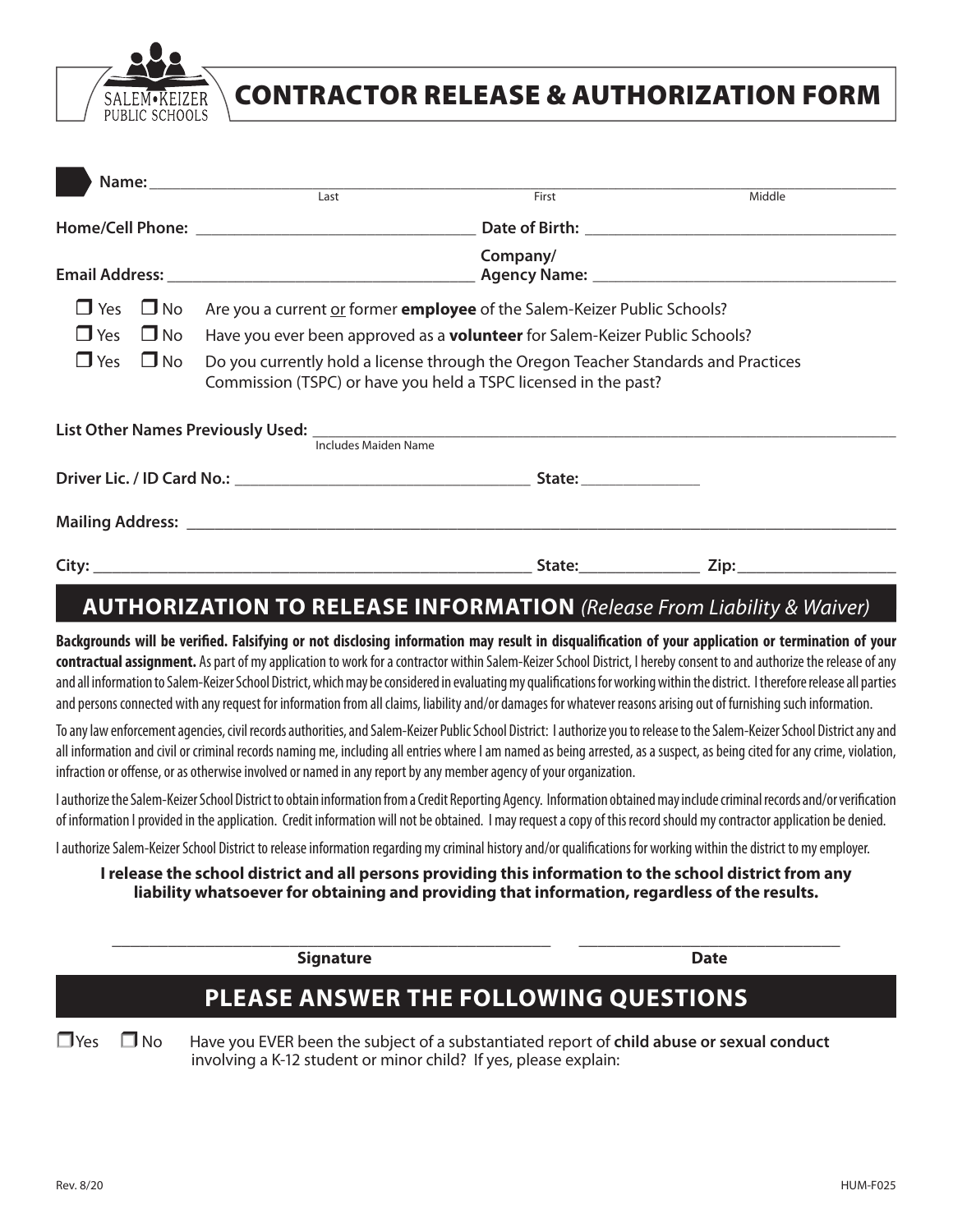$\Box$  Yes  $\Box$  No Have you EVER had a report of **abuse, neglect, or sexual misconduct** of any person (adult or child) filed against you? If yes, please explain:

**T** Yes  $\Box$  No Have you EVER been reprimanded, disciplined or placed on probation by a **licensing agency** (including but not limited to the Oregon Teacher Standards and Practices Commission) or had a professional license revoked, suspended, or denied? If yes, please explain:

**T** Yes **I** No Have you EVER had a stalking or restraining order placed against you? If yes, please provide the following:

| Date(s) of Order | <b>County and State</b> | <b>Name(s) of Protected Parties</b> | <b>Explanation of Circumstances</b> |
|------------------|-------------------------|-------------------------------------|-------------------------------------|
|                  |                         |                                     |                                     |
|                  |                         |                                     |                                     |
|                  |                         |                                     |                                     |
|                  |                         |                                     |                                     |
|                  |                         |                                     |                                     |
|                  |                         |                                     |                                     |

□ Yes □ No Have you EVER been trespassed from any school, business, or any other property or event? If yes, please provide the following:

| Date(s) of Order | <b>County and State</b> | <b>Explanation of Circumstances</b> |
|------------------|-------------------------|-------------------------------------|
|                  |                         |                                     |
|                  |                         |                                     |
|                  |                         |                                     |
|                  |                         |                                     |
|                  |                         |                                     |

**T** Yes  $\Box$  No Have you EVER been convicted, pled guilty or pled nolo contendere (no contest) to any **felony or misdemeanor** in any municipal, justice, state, or federal court? If yes, please provide the following:

| Names of Offense(s) | $\vert$ Charge/Conviction Date $\vert$ County & State Where Occurred $\vert$ | <b>Incarceration Date</b> | <b>Probation Date</b> |
|---------------------|------------------------------------------------------------------------------|---------------------------|-----------------------|
|                     |                                                                              |                           |                       |
|                     |                                                                              |                           |                       |
|                     |                                                                              |                           |                       |
|                     |                                                                              |                           |                       |
|                     |                                                                              |                           |                       |
|                     |                                                                              |                           |                       |